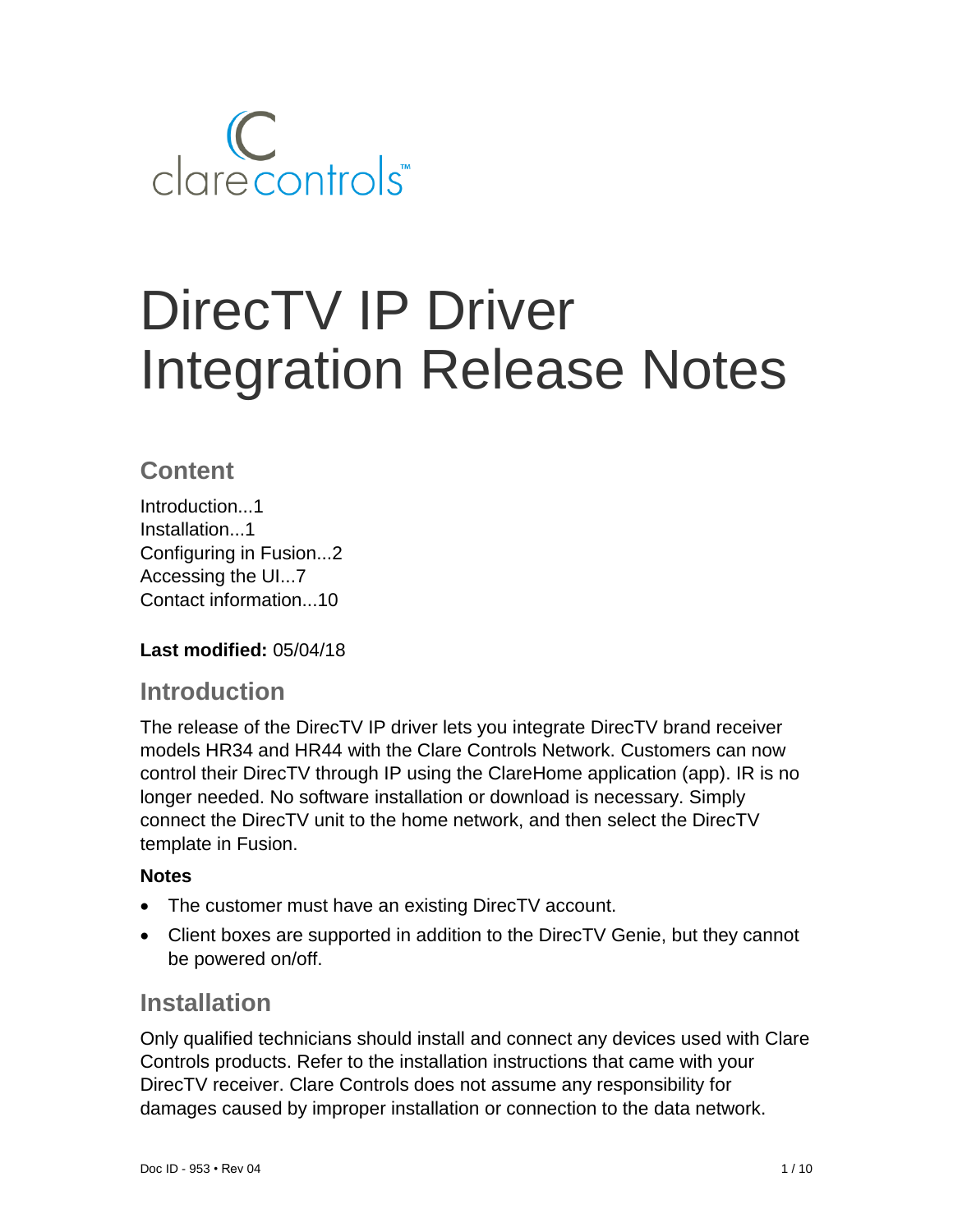**To connect the DirecTV receiver to home data network:**

- 1. Attach one end of an Ethernet cable (not included) to the Ethernet port on the back of the DirecTV receiver.
- 2. Attach the other end of the cable to the Ethernet port on the router.

**Note:** We recommend setting a static IP for the DirecTV receiver.

# **Configuring in Fusion**

Configure the device in Fusion to enable the DirecTV receiver to function with the Clare Controls UI.

**Note:** Each DirecTV device must be added individually.

## **To add the DirecTV- IP Driver:**

- 1. Open your Fusion project.
- 2. Click the **Devices** tab, and then click the **New Device** button  $\bullet$ . The Select Template dialog displays.



3. Browse to **DirecTV – HR32 & HR44**.

**Entertainment IP Devices** > **Cable/Sat TV Tuner** > **DirecTV – HR34 & HR44**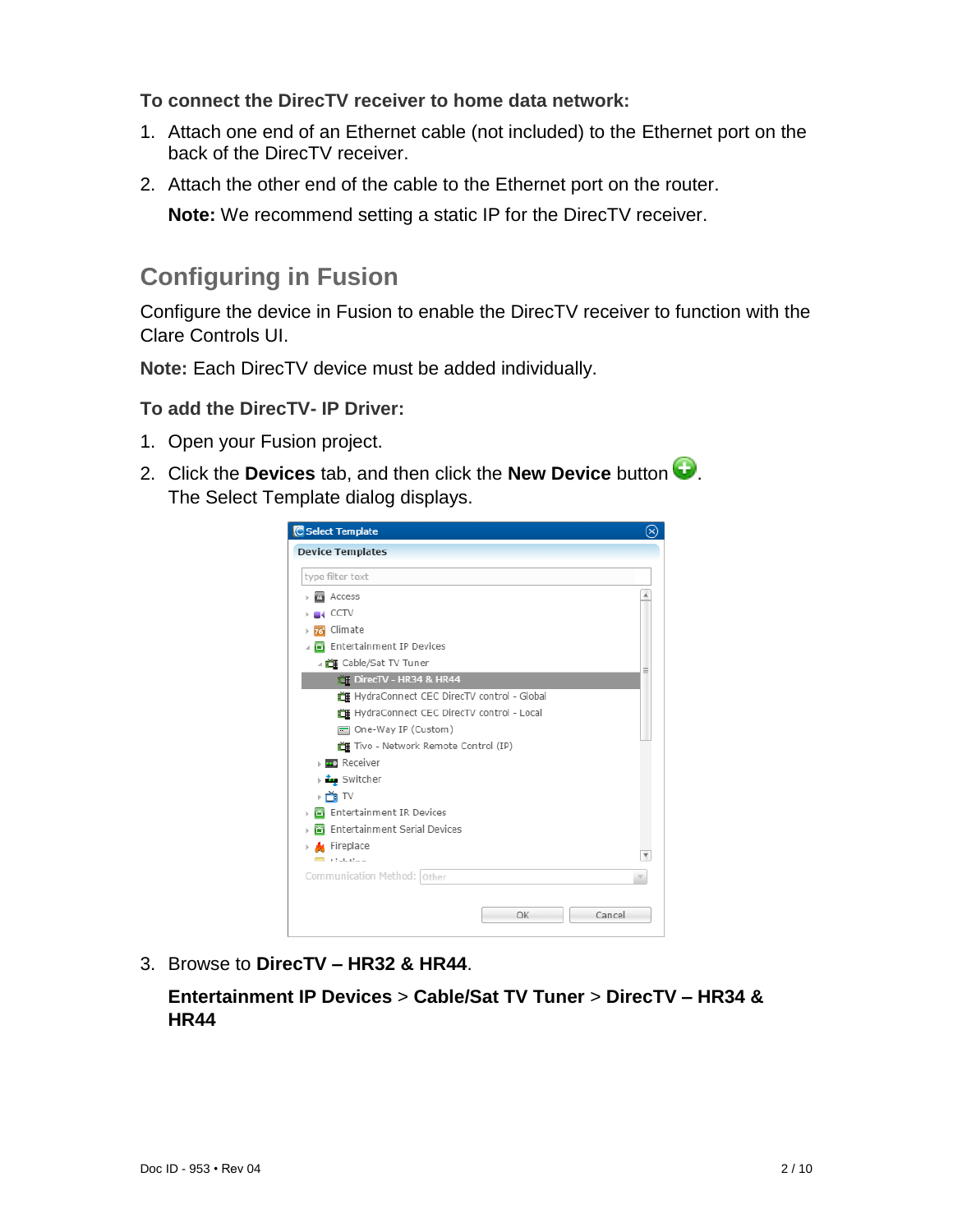#### 4. Click **OK**.

The device **Details** tab displays.

|                        | ** PirecTV - HR34 & HR44 (device) &                           | 一日 |
|------------------------|---------------------------------------------------------------|----|
|                        | <b>HKSQ</b>                                                   |    |
| Details Configure Test |                                                               |    |
| Icon: $\Box$           |                                                               |    |
| Name:                  | DirecTV - HR34 & HR44 (device)                                |    |
| Manufacturer:          | DirecTV                                                       |    |
| Model Number:          | HR34, HR44                                                    |    |
|                        | Master Template: DirecTV - HR34 & HR44 Change Device Template | Ξ  |
| Types:                 | Cable/Sat TV Tuner                                            |    |
| Notes:                 |                                                               |    |
| Version:               | 1.0.0                                                         |    |
| <b>Last Modified</b>   | 2015/04/21 19:19                                              |    |
|                        |                                                               |    |

- 5. In the **Name** and **Notes** fields, enter a name to help you identify the device and any additional notes about the device.
- 6. Click the **Configure** tab and enter the device's address in **the Network Address** field.
- 7. Enter the client address in the **clientAddress** field.

| 一日<br>道: *DirecTV - HR34 & HR44 (device) ※ |           |           |                |                                                                      |  |
|--------------------------------------------|-----------|-----------|----------------|----------------------------------------------------------------------|--|
|                                            |           |           |                | <b>HKF5</b>                                                          |  |
| Details Configure Test                     |           |           |                |                                                                      |  |
| <b>Configuration Properties</b>            |           |           |                | $\mathbf{F}$ 0                                                       |  |
| Name                                       | Value     | Mandatory | Description    |                                                                      |  |
| A Network Controller                       |           |           |                |                                                                      |  |
| Network Address                            | 127.0.0.1 | ves       |                | This is a device configuration property used by ALL HDM adapters tha |  |
| Network Port                               | 8080      | ves       |                | This is a device configuration property used by ALL HDM adapters tha |  |
| clientAddress                              | $\Omega$  | ves       | Client address |                                                                      |  |

If this is the main DirecTV Genie, this number is 0.

If the device being added is a client device, the clientAddress is the device's MAC address.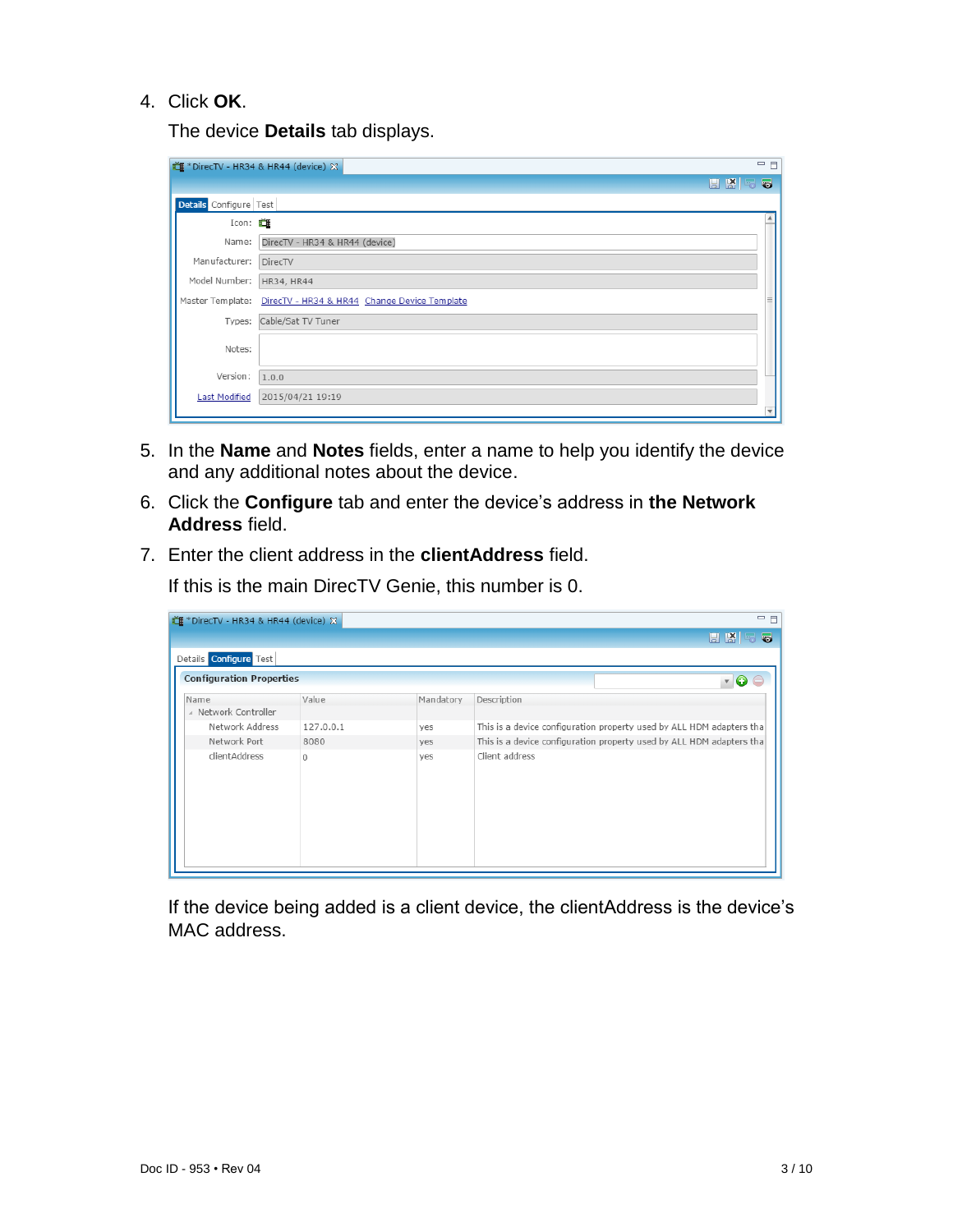#### **Notes**

- The MAC address is case sensitive and must have all colons removed. All Alphabet characters should be capitalized.
- The DirecTV Genie and client device's use the Genie's IP address. Do not use the individual client device's IP address.

| 道 DirecTV Client 1 %            |              |     | 三日                                                        |
|---------------------------------|--------------|-----|-----------------------------------------------------------|
|                                 |              |     | HK56                                                      |
| Details Configure Test          |              |     |                                                           |
| <b>Configuration Properties</b> |              |     | $\bullet$<br>$\overline{\mathbf{v}}$ .                    |
| Name                            | Value        |     | Mandatory Description                                     |
| △ Network Controller            |              |     |                                                           |
| Network Address 192.168.1.7     |              | yes | This is a device configuration property used by ALL HDM a |
| Network Port                    | 8080         | ves | This is a device configuration property used by ALL HDM a |
| clientAddress                   | 7016C643E68D | yes | Client address                                            |

- 8. Verify that the **Network Port** field is set to 8080.
- 9. Click the **Save** button  $\boxed{2}$ .

**To create a service for the DirecTV - IP Driver:** 

1. Click the **Services** tab, and then click the **New Service Instance** button . The New Service Instance dialog displays.

|           | 翌 New Service Instance                                                   | ⊗                                     |
|-----------|--------------------------------------------------------------------------|---------------------------------------|
|           | <b>Service</b> Devices Scenes                                            |                                       |
|           | Name: DirecTV IP<br>Area:                                                | $\boldsymbol{\mathrm{v}}$             |
|           |                                                                          |                                       |
| Notes:    |                                                                          |                                       |
|           |                                                                          |                                       |
|           | Service RF Code: 1<br>Service Definition:                                |                                       |
|           | type filter text                                                         |                                       |
| <b>RE</b> | Camera Viewer Service v2.0.0                                             | $\blacktriangle$                      |
| H         | Contact Closure Service (Momentary Open-Close-Stop Service) v1.0.0       |                                       |
| H         | Contact Closure Service (Momentary Open-Close-Stop With Feedback) v1.0.0 |                                       |
| Ħ         | Contact Closure Service (Momentary with Feedback) v1.0.0                 |                                       |
| H         | Contact Closure Service (Momentary) v1.0.0                               |                                       |
| H         | Contact Closure Service (Toggle with Feedback) v1.0.0                    |                                       |
| H         | Contact Closure Service (Toggle) v1.0.0                                  |                                       |
| ω         | Distributed Audio Service v2.0.1                                         |                                       |
| Ħ         | Door Entry Service v1.0.0                                                |                                       |
| ⋒         | Door Lock Service v1.0.0                                                 |                                       |
| 每         | <b>Entertainment Service v2.0.0</b>                                      |                                       |
| 48        | Fireplace Service v1.0.0                                                 |                                       |
| H         | Garage Service v1.0.0                                                    |                                       |
| ٣ž        | Gate Service v1.0.0                                                      |                                       |
|           | AA Intrusion Partition Service v1.1.0                                    |                                       |
|           | Lighting Dimmer Service v1.0.0                                           |                                       |
|           | <b>M</b> Lighting Koynad Convice v4 0.0                                  | $\overline{\mathbf v}$                |
|           | App Module: Entertainment11                                              |                                       |
|           |                                                                          | $<$ Back<br>Next><br>Finish<br>Cancel |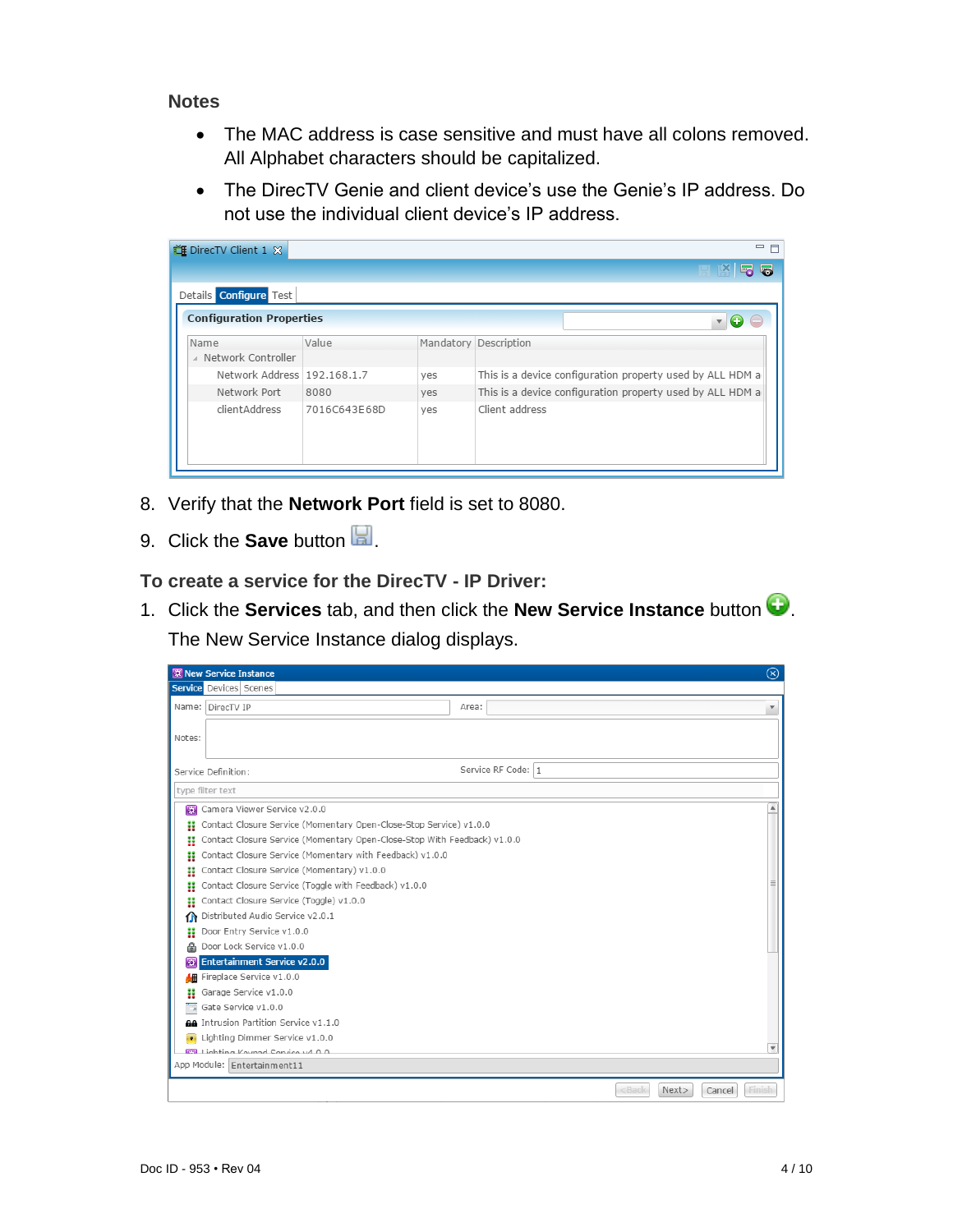- 2. Enter the name of the service in the **Name** field, select the area, and then click **Entertainment Service**.
- 3. Click **Next** to display the Devices tab.



- 4. In the left panel, select the devices you want to use in the service.
- 5. In the right panel, set the values for each control point.

Click the **Value** field to view the drop-down menu, and then select the device.

6. Click **Next** to display the **Scenes** tab.

| <b>ED</b> Edit Service Instance |          |           | $\circledR$                   |
|---------------------------------|----------|-----------|-------------------------------|
| Service Devices Scenes          |          |           |                               |
| ▼ Start Sequence                |          |           |                               |
| Uses Scene:<br>$\bigcap$        |          |           | $\overline{\mathbf v}$        |
| Create new Scene:               |          |           | $\bullet$<br>$\bullet$<br>曾   |
| Device<br>▼ Stop Sequence       | Function | Operation | Delay (sec)                   |
| Uses Scene:                     |          |           | $\overline{\mathbf v}$        |
| Create new Scene:               |          |           | $\bullet$ $\bullet$ $\bullet$ |
| Device                          | Function | Operation | Delay (sec)                   |
|                                 |          | $<$ Back  | Finish<br>Next><br>Cancel     |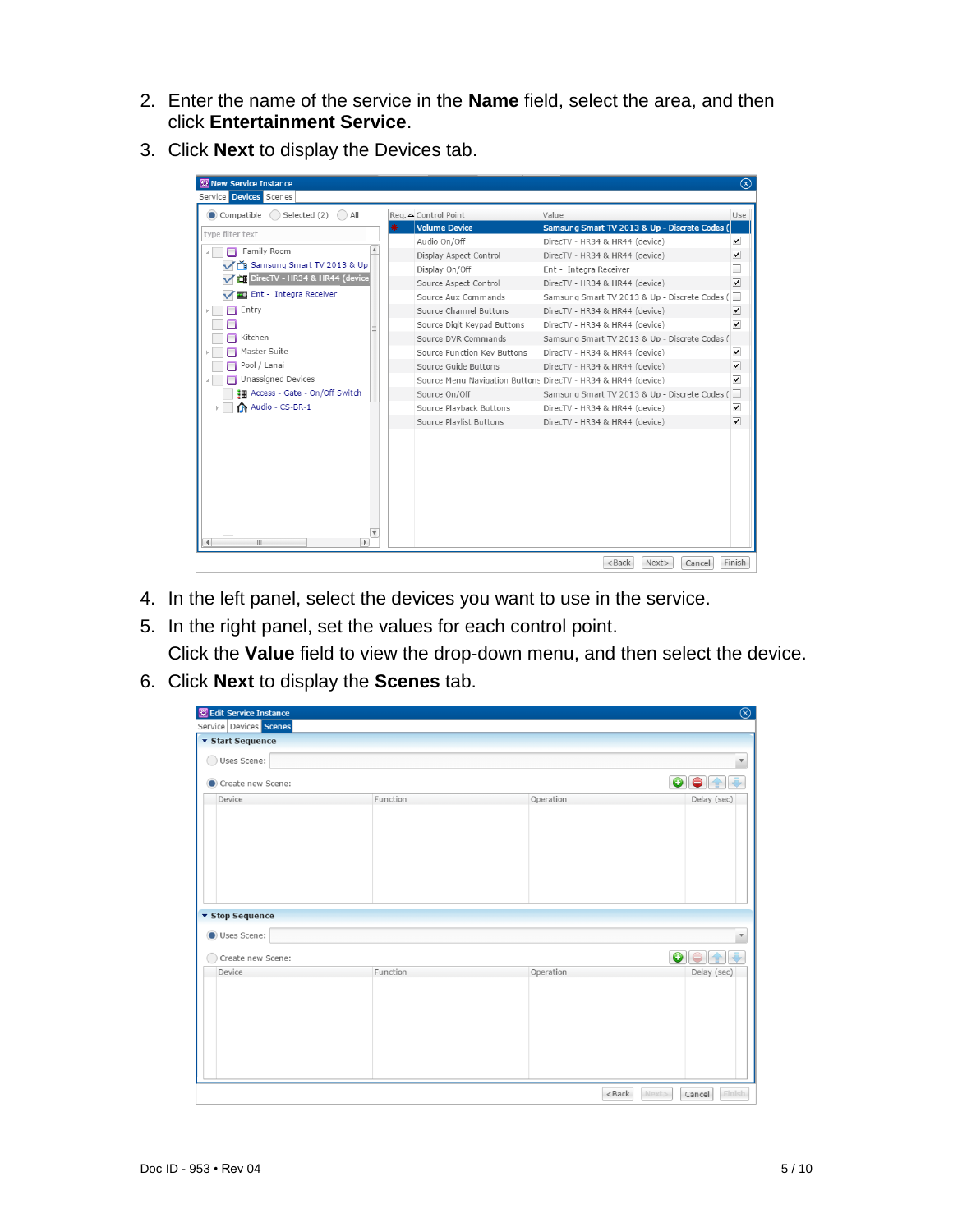**To configure the scene:**

1. In the **Start Sequence** field, select **Create new Scene**, and then click the **New Device Operation** button

| <b>RE</b> Edit Service Instance |          |           | $\circledcirc$              |
|---------------------------------|----------|-----------|-----------------------------|
| Service Devices Scenes          |          |           |                             |
| ▼ Start Sequence                |          |           |                             |
| Uses Scene:                     |          |           | <b>New Device Operation</b> |
| Create new Scene:               |          |           |                             |
| Device                          | Function | Operation | Delay (se                   |
|                                 |          |           |                             |
|                                 |          |           |                             |
|                                 |          |           |                             |
|                                 |          |           |                             |
|                                 |          |           |                             |

- 2. Configure the **Device**, **Function**, and **Operation** drop-down menus with the following values.
	- **Device**: Ent DirecTV HR34 & HR44 (device)
	- **Function**: Switch
	- **Operation**: Turn On

|                        | 图 Edit Service Instance                      |               |  |              |  | $(\mathsf{x})$ |
|------------------------|----------------------------------------------|---------------|--|--------------|--|----------------|
| Service Devices Scenes |                                              |               |  |              |  |                |
|                        | ▼ Start Sequence                             |               |  |              |  |                |
|                        | Uses Scene:                                  |               |  |              |  |                |
|                        | Create new Scene:                            |               |  |              |  |                |
| Device                 |                                              | Function      |  | Operation    |  | Delay (sec)    |
|                        | DirecTV - HR34 & HR44 (device)               | <b>Switch</b> |  | Turn On $()$ |  | 0.00           |
|                        | Samsung Smart TV 2013 & Up - Discrete Switch |               |  | Turn On ()   |  | 0.00           |

- 3. Repeat steps 1 and 2 for the television that you are using.
- 4. Go to the **Stop Sequence** field, select **Create new Scene**, and then click the **New Device Operation** button

| <b>RE</b> Edit Service Instance |          |           | $^{\circledR}$                                      |
|---------------------------------|----------|-----------|-----------------------------------------------------|
| Service Devices Scenes          |          |           |                                                     |
| <b>Start Sequence</b>           |          |           |                                                     |
| Stop Sequence                   |          |           |                                                     |
| Uses Scene:                     |          |           | $\blacktriangledown$<br><b>New Device Operation</b> |
| Create new Scene:               |          |           | 全長                                                  |
| Device                          | Function | Operation | Delay (sec)                                         |
|                                 |          |           |                                                     |
|                                 |          | $<$ Back  | Next><br>Finish<br>Cancel                           |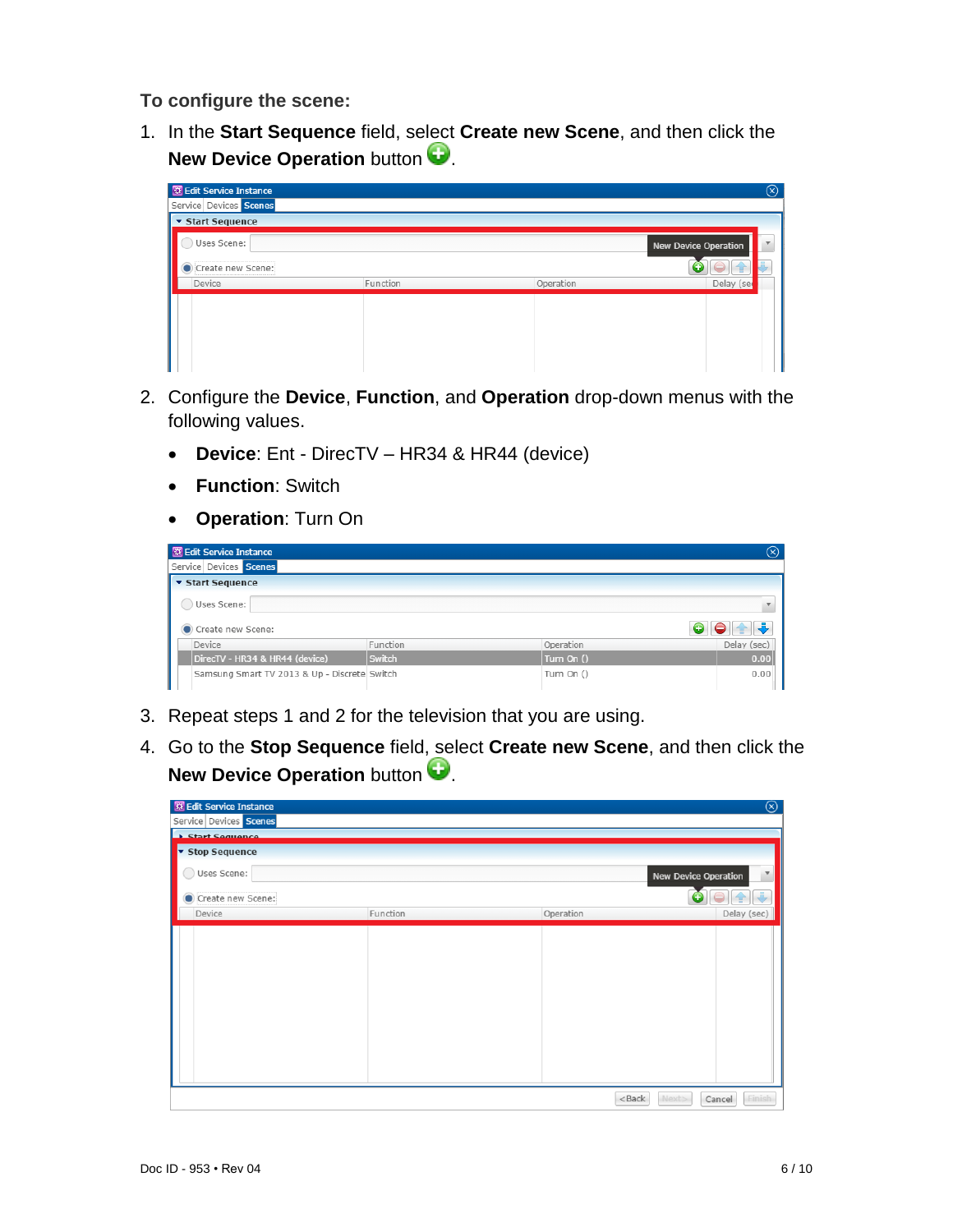- 5. Configure the **Device**, **Function**, and **Operation** drop-down menus with the following values.
	- **Device**: Ent DirecTV IP
	- **Function**: Switch
	- **Operation**: Turn Off

| <b>R</b> Edit Service Instance               |          |                                                              | $\circledR$               |
|----------------------------------------------|----------|--------------------------------------------------------------|---------------------------|
| Service Devices Scenes                       |          |                                                              |                           |
| ▼ Start Sequence                             |          |                                                              |                           |
| Uses Scene:                                  |          |                                                              | $\overline{\mathbf v}$    |
| Create new Scene:                            |          |                                                              | $\bullet$                 |
| Device                                       | Function | Operation                                                    | Delay (sec)               |
| DirecTV - HR34 & HR44 (device)               | Switch   | Turn On ()                                                   | 0.00                      |
| Samsung Smart TV 2013 & Up - Discrete Switch |          | Turn On ()                                                   | 0.00                      |
| ▼ Stop Sequence                              |          |                                                              |                           |
| Uses Scene:                                  |          |                                                              |                           |
| Create new Scene:                            |          |                                                              | $\bullet$                 |
| Device                                       | Function | Operation                                                    | Delay (sec)               |
| DirecTV - HR34 & HR44 (device)               | Switch   | Turn Off ()                                                  | 0.00                      |
| Samsung Smart TV 2013 & Up - Discrete Switch |          | Turn Off ()                                                  | 0.00                      |
|                                              |          |                                                              |                           |
|                                              |          |                                                              |                           |
|                                              |          | <back< td=""><td>Finish<br/>Next&gt;<br/>Cancel</td></back<> | Finish<br>Next><br>Cancel |

- 6. Repeat steps 4 and 5 for the television that you are using.
- 7. Click **Finish**.
- 8. Deploy the project.

# **Accessing the UI**

Once you have configured and deployed your project, access the DirecTV entertainment remote in the ClareHome app.

**To access DirecTV in the ClareHome app from the user space:** 

1. Launch the ClareHome app, and then tap the desired entertainment icon.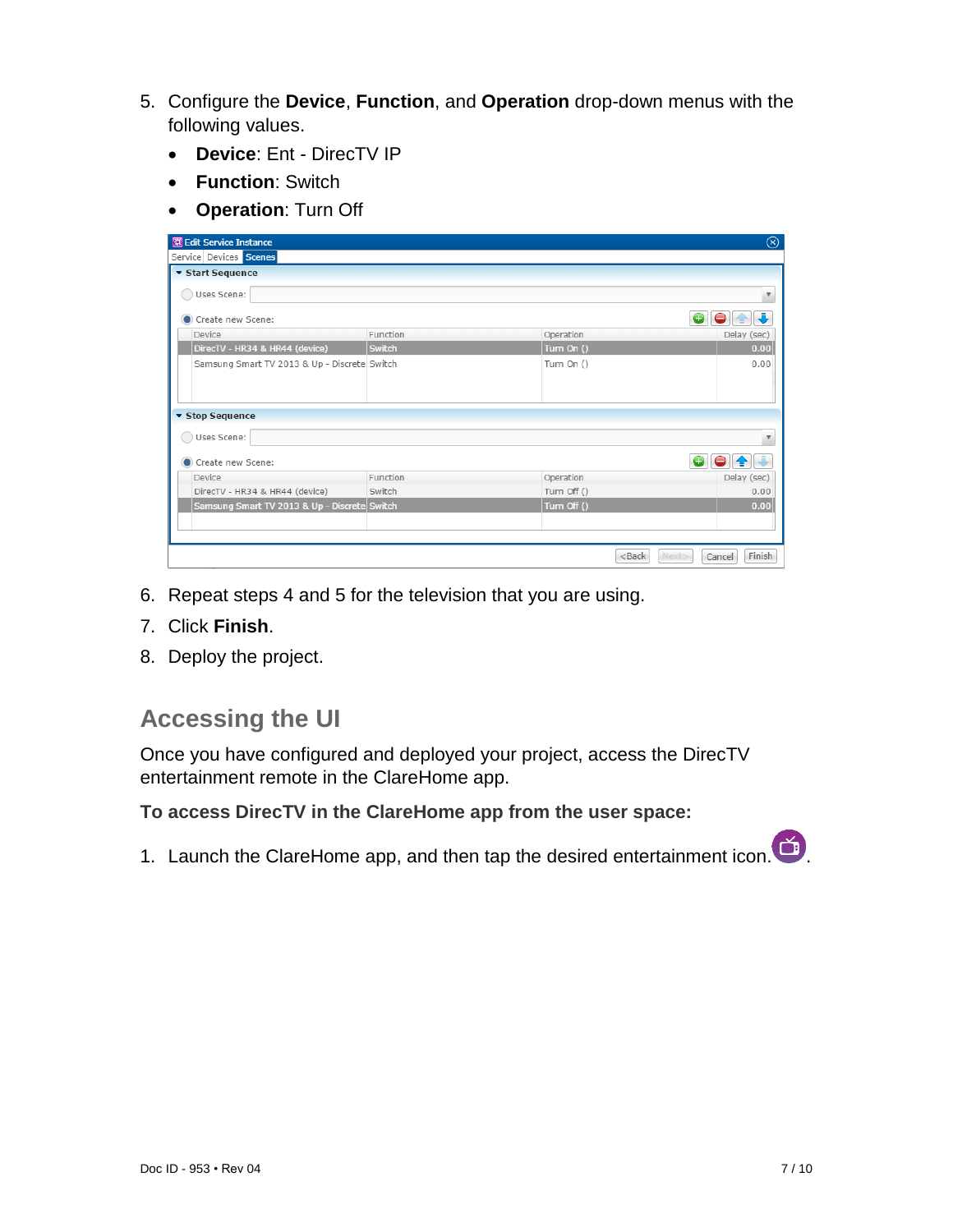2. Tap **Source** in the top-right corner, and then select the **DirecTV** source.



3. The DirecTV entertainment remote displays.

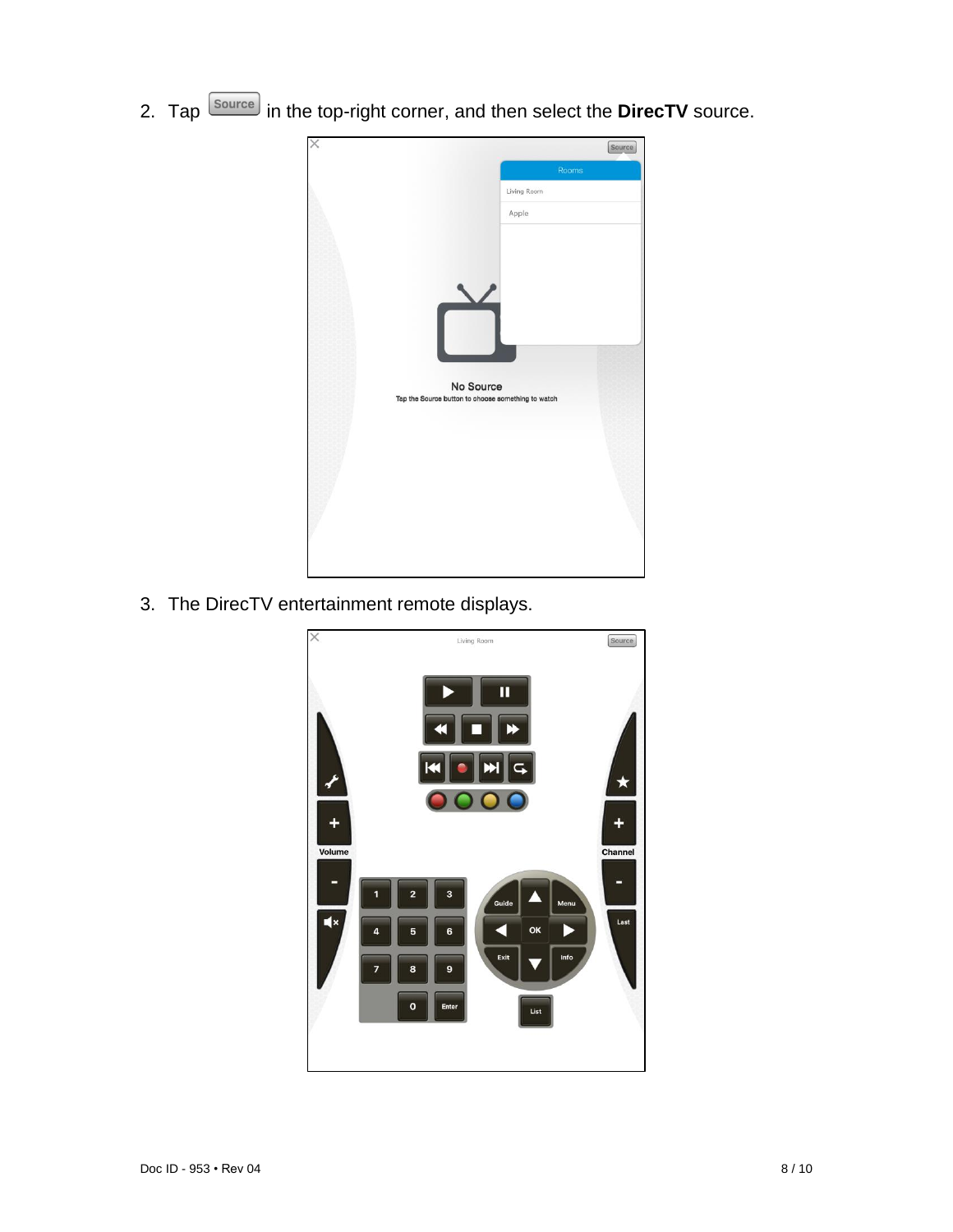**Note:** The buttons on the virtual Clare Controls DirecTV remote correspond with the buttons on the DirecTV remote. See your DirecTV remote guide for button descriptions.

**To access the service if it has not been added to the user space:** 

- 1. Tap  $\overline{\overline{z}}$  to view the Device's Menu.
- 2. Tap **Entertainment**.



3. Tap the area that you want to access – for example, Living Room.

|         | Entertainment       |   |
|---------|---------------------|---|
|         | Add New Device Icon |   |
| ň       | Living Room         | Œ |
|         | Apple               | A |
| Add All |                     |   |

The DirecTV entertainment remote displays.